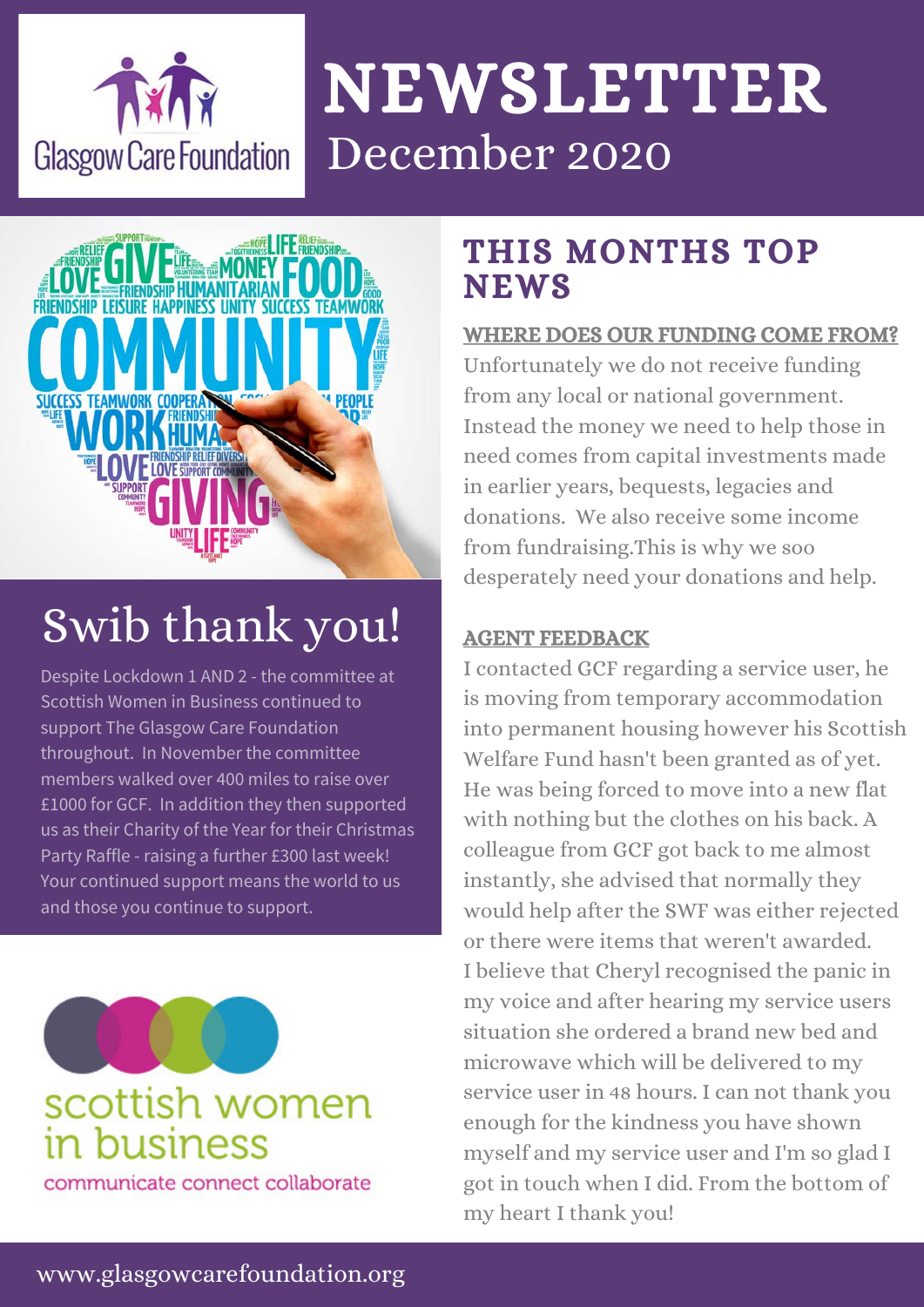

## CHRISTMAS APPEAL

This festive season we can't go to homes so instead of our normal toy appeal - we are looking to feed the people of Glasgow

We are asking for you to buy a supermarket voucher next time you are doing your shopping and send it to us here:

Glasgow Care Foundation Enterprise Centre 18 - 20 Orkney Street Glasgow G51 2BX

66

I miss my 2 grannies and granda. I was able to draw them pictures with the colouring pens and paper you gave me

66

If you can't do this - you can donate and we will put this money towards vouchers.



www.glasgowcarefoundation.org